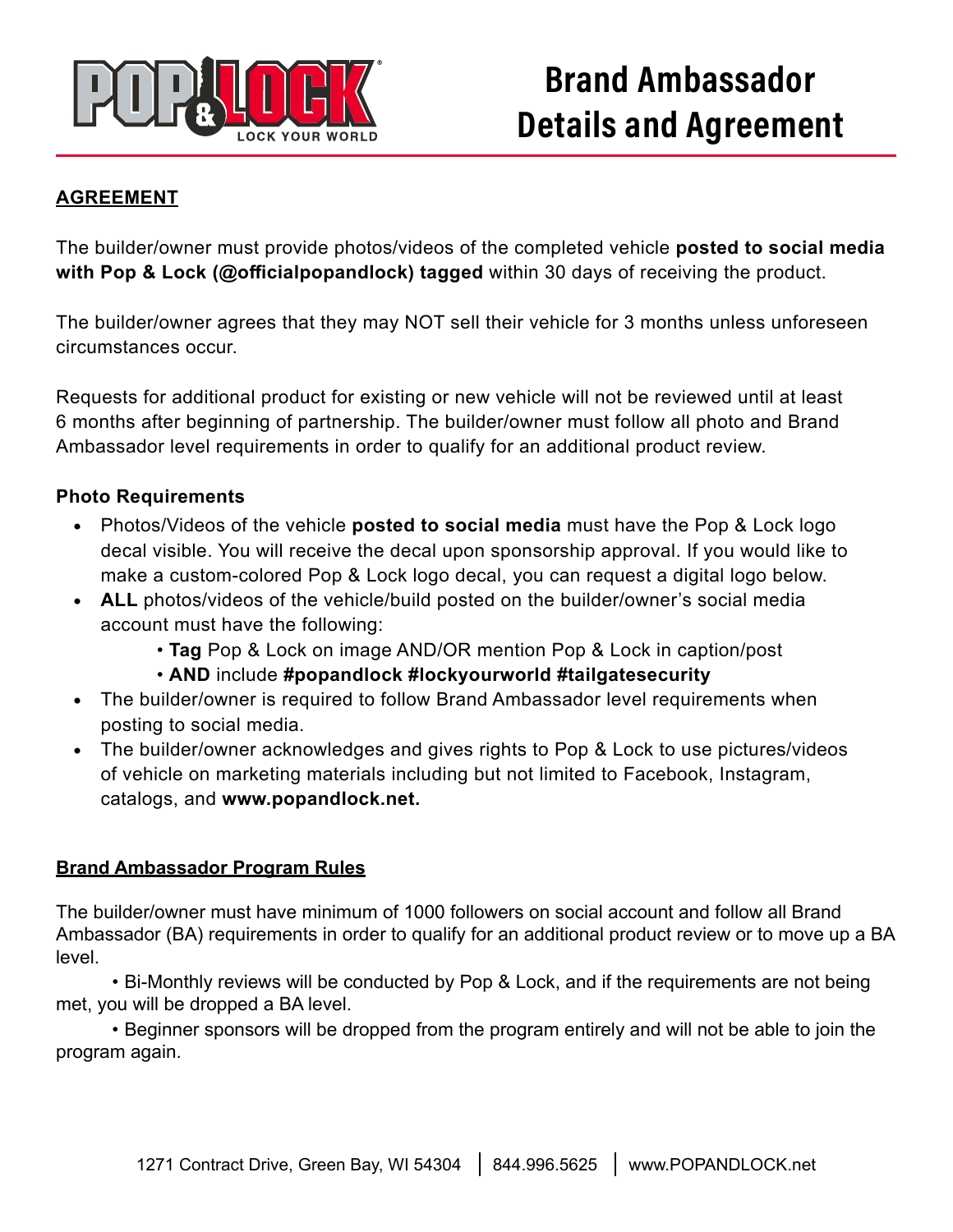

#### **Beginner Brand Ambassador**

#### **Requirements**

- Tag Pop & Lock in a post at least once a month
- Include brand hashtags on post (#popandlock #lockyourworld #tailgatesecurity)
- Include Pop & Lock decal on vehicle

# **Pop & Lock Swag & Products**

- Decals
- 1 Pop & Lock product at 60% off website price

# **Active Brand Ambassador**

#### **Requirements**

- Must have a minimum of 2000 followers
- Post one product video review to social account of either an install or using the product
- Tag Pop & Lock in a post at least twice a month
- Include brand hashtags on post (#popandlock #lockyourworld #tailgatesecurity)
- Include Pop & Lock decal on vehicle
- Tags Pop & Lock in all events, shows and gatherings

# **Pop & Lock Swag & Products**

- Decals
- 1 Pop & Lock product
- Personalized Brand Ambassador promo code active during milestones, holidays or events

## **Super Brand Ambassador**

## **Requirements**

- Must have a minimum of 5000 followers
- Post one product video review to social account of either an install or using the product
- Tags Pop & Lock in specific sponsor post at least once a week
- Tags Pop & Lock in all posts regarding build sponsors
- Includes brand hashtags on post (#popandlock #lockyourworld #tailgatesecurity)
- Include Pop & Lock decal on vehicle
- Tags Pop & Lock in all events, shows and gatherings

# **Pop & Lock Swag & Products**

- Decals
- 1 Pop & Lock product
- Personalized Brand Ambassador promo code active during milestones, holidays or events

• 3% Commission on sales (before taxes and shipping) associated with personalized BA promo code. Commissions will paid out quarterly and sent to address on file.